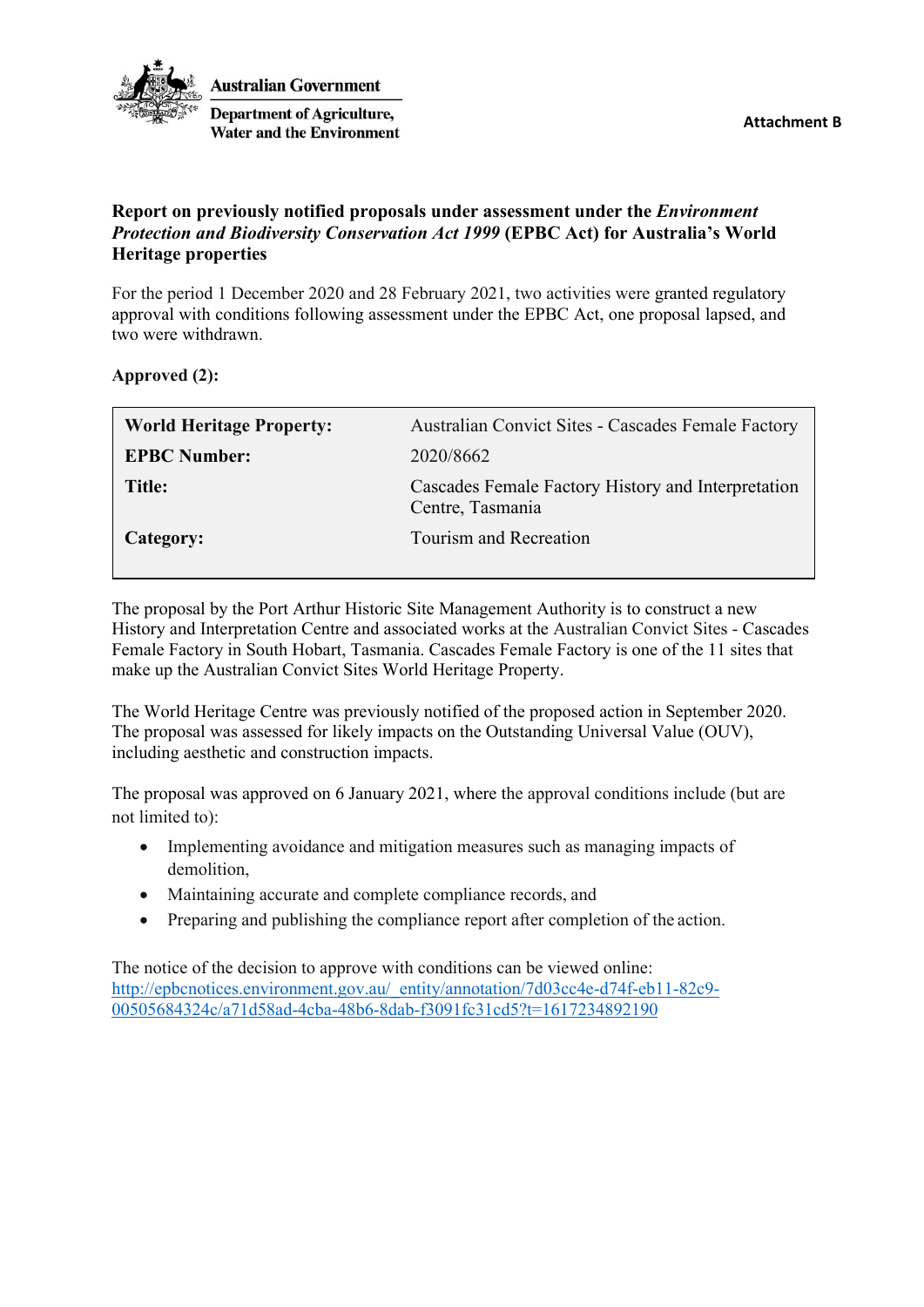

**Australian Government** 

**Department of Agriculture, Water and the Environment** 

| <b>World Heritage Property:</b> | <b>Great Barrier Reef</b>                                                                     |
|---------------------------------|-----------------------------------------------------------------------------------------------|
| <b>EPBC Number:</b>             | 2012/6558                                                                                     |
| Title:                          | Port of Gladstone Gatcombe and Golding Cutting<br>Channel Duplication Project, Gladstone, Qld |
| Category:                       | Transport - Water                                                                             |

The proposal by Gladstone Ports Corporation Limited is to duplicate the existing Gatcombe and Golding Cutting shipping channel, dispose capital dredge spoil at land reclamation, and upgrade associated infrastructure in the Port of Gladstone, Queensland. The port of Gladstone is one of four priority ports areas as declared under the *Sustainable Ports Development Act 2015* (Qld). The *Sustainable Ports Development Act 2015* restricts new port development in and adjoining the Great Barrier Reef World Heritage Area to within current port limits and outside Commonwealth and state marine parks.

The World Heritage Centre was previously notified of the proposed action in December 2012. The proposal assessed potential impacts to the OUV of the Great Barrier Reef World Heritage Area, including impacts to water quality and habitat for seagrasses, dugong, dolphin and turtle populations.

The proposal was approved on 24 December 2020, where the approval conditions include (but are not limited to):

- Minimise impacts to protected matters such as, ensuring the barge unloading facility does not exceed 2.1 hectares in area,
- Undertake monitoring programs and plans for turtles, birds, dolphins and seagrasses, and
- Submit an Environment Management Plan.

The notice of the decision to approve with conditions can be viewed online: [http://epbcnotices.environment.gov.au/\\_entity/annotation/e5125dd9-8845-eb11-82c9-](http://epbcnotices.environment.gov.au/_entity/annotation/e5125dd9-8845-eb11-82c9-00505684324c/a71d58ad-4cba-48b6-8dab-f3091fc31cd5?t=1617240941394) [00505684324c/a71d58ad-4cba-48b6-8dab-f3091fc31cd5?t=1617240941394](http://epbcnotices.environment.gov.au/_entity/annotation/e5125dd9-8845-eb11-82c9-00505684324c/a71d58ad-4cba-48b6-8dab-f3091fc31cd5?t=1617240941394)